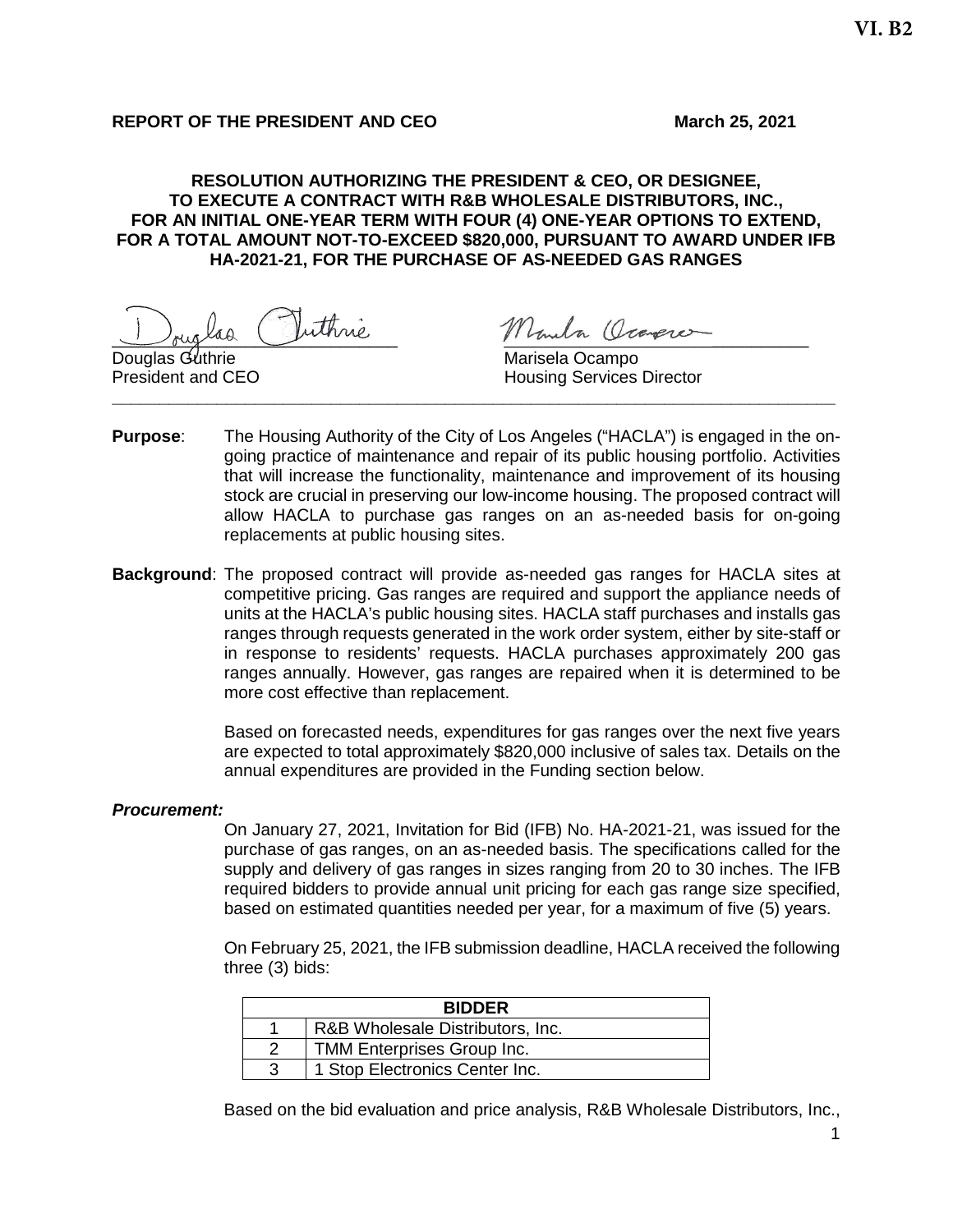HACLA's incumbent vendor, was determined the lowest responsive and responsible bidder. Additional information regarding the procurement is included on the attached Summary of Outreach.

### **Vision Plan: PLACE Strategy #1: Stabilize the physical and financial viability of the conventional public housing portfolio**

The public housing portfolio has been undergoing modernization and redevelopment efforts in order to sustain and add to the existing housing stock. Most of the fourteen public housing sites were built in the 1940's and 1950's and require numerous capital repairs and improvements. HACLA's maintenance staff requires gas ranges for site maintenance and improvement projects on an asneeded basis.

### **PLACE Strategy #9: Manage capital resources and reserves to sustain useful life of existing and new units in the HACLA's portfolio**

HACLA has to maintain an aging public housing portfolio with limited funding. Managing the limited funds with the goal of keeping the public housing stock at their highest level of usefulness and efficiency is imperative.

**Funding**: The Chief Administrative Officer confirms the following:

*Source of Funds:* Public Housing Capital Funds is the primary funding source for public housing maintenance projects.

*Budget and Program Impact*: The HACLA anticipates the following annual expenditures for gas ranges based on estimated needs:

|           |           | Anticipated Expenditures over the Proposed Contract Period |           |           |
|-----------|-----------|------------------------------------------------------------|-----------|-----------|
| Year 1    | Year 2    | Year 3.                                                    | Year 4    | Year 5    |
| \$155,000 | \$159,000 | \$163,000                                                  | \$169,000 | \$174,000 |

These expenditures are included in HACLA's 2021 Capital Budget and will be budgeted in subsequent years as required.

### **Environmental Review:**

Approval of this contract with R&B Wholesale Distributors, Inc. is exempt from CEQA and NEPA.

**Section 3:** Section 3 covers contracts for services and does not apply to contracts for the purchase of supplies and materials (24 CFR Part 135.5; HUD Handbook No 7460.8 Rev2). However, HACLA extended Section 3 to this procurement pursuant to HACLA's Section 3 Guide and Compliance Plan. Discussions were held with R&B Wholesale Distributors, Inc. to explore hiring and training opportunities for Section 3 Residents. However, this was determined not feasible due to R&B Wholesale Distributors, Inc.'s location in Ontario, CA. Notwithstanding, R&B Wholesale Distributors, Inc. made a commitment to provide \$1,000 in financial assistance to be used for Section 3 Resident education scholarships or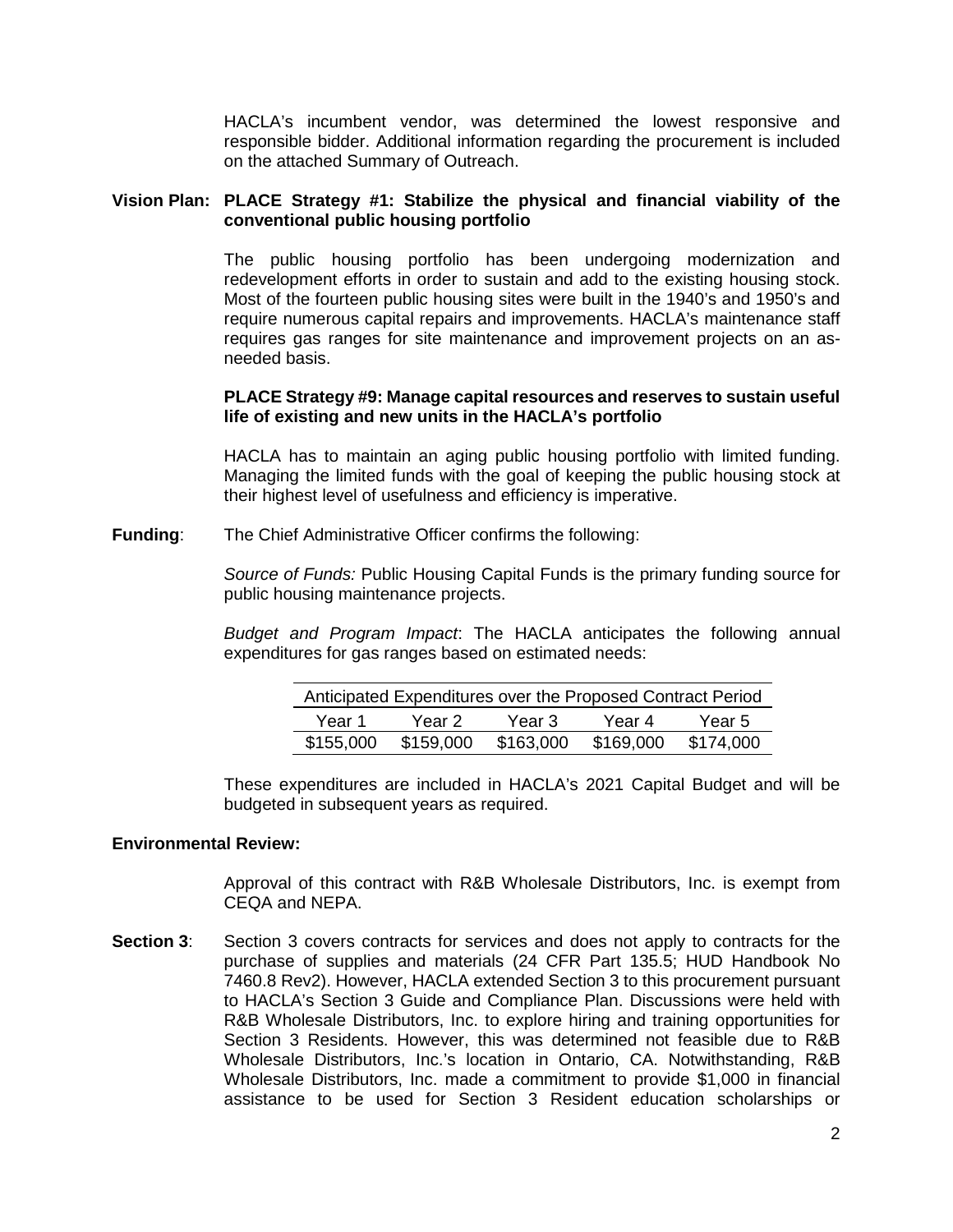apprenticeship program enrollment costs.

R&B Wholesale Distributors, Inc. has satisfied Section 3 commitments made to HACLA under its existing contract by providing contributions to the Section 3 fund.

**ATTACHMENT:** 1. Resolution 2. Summary of Outreach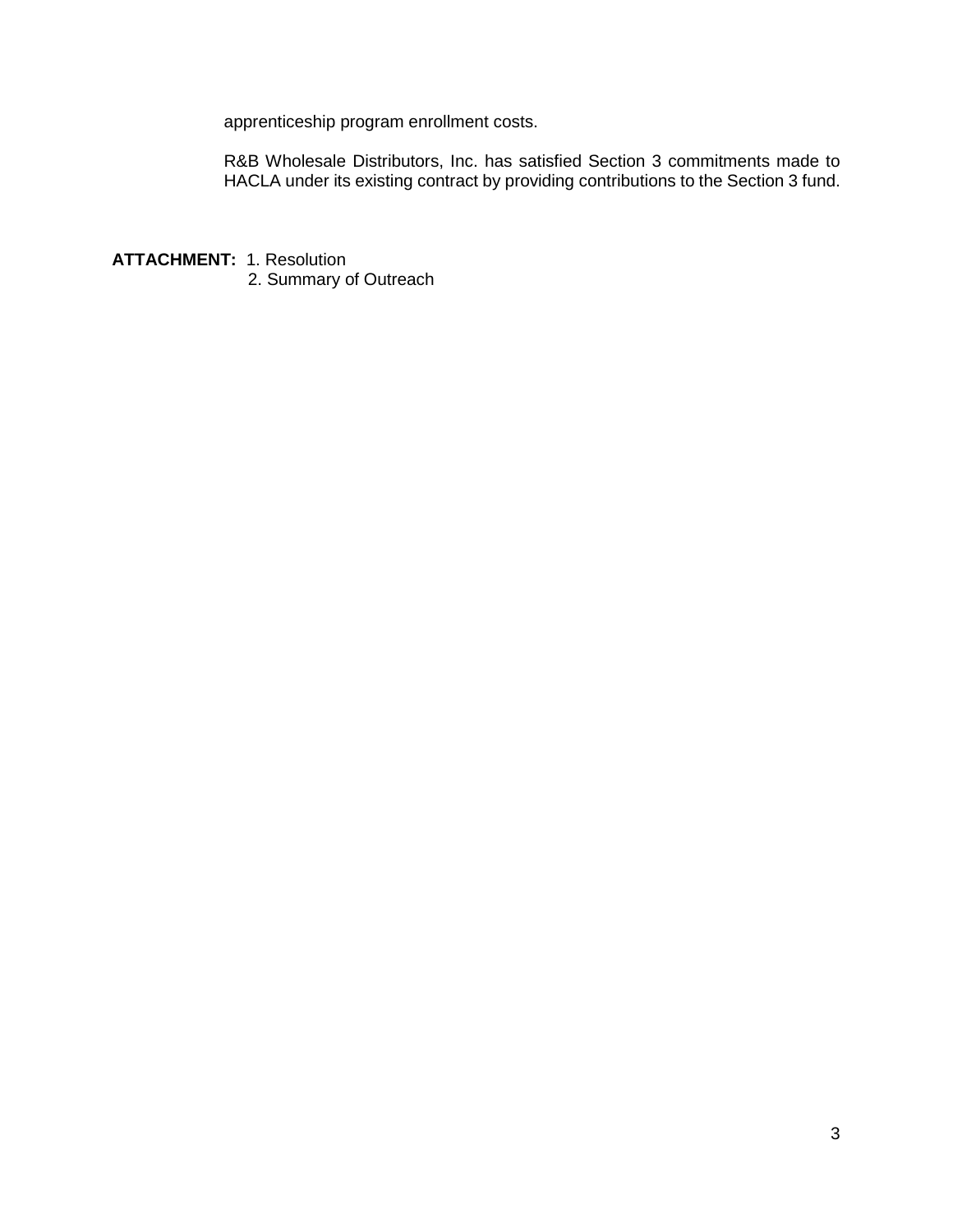### **RESOLUTION NO.**\_\_\_\_\_\_\_\_\_\_\_\_\_\_\_

### **RESOLUTION AUTHORIZING THE PRESIDENT & CEO, OR DESIGNEE, TO EXECUTE A CONTRACT WITH R&B WHOLESALE DISTRIBUTORS, INC. FOR AN INITIAL ONE-YEAR TERM WITH FOUR (4) ONE-YEAR OPTIONS TO EXTEND, FOR A TOTAL AMOUNT NOT-TO-EXCEED \$820,000, PURSUANT TO AWARD UNDER IFB HA-2021-21 FOR THE PURCHASE OF AS-NEEDED GAS RANGES**

**WHEREAS**, the Housing Authority of the City of Los Angeles (the "Housing Authority") requires gas ranges on an as-needed basis for the replacement of appliances at its public housing sites;

**WHEREAS**, on January 27, 2021, Invitation for Bid Number HA-2021-21 was issued to solicit bids for gas ranges in a variety of needed sizes (the "IFB");

**WHEREAS**, three (3) bids were received by the submission deadline of February 25, 2021;

**WHEREAS**, R&B Wholesale Distributors, Inc. ("R&B") submitted the lowest responsive and responsible bid;

**WHEREAS**, the Housing Authority desires to award R&B an initial one-year contract with four one-year options to extend, for a total amount not-to-exceed \$820,000, which includes an allowance for sales tax, pursuant to the IFB; and

**WHEREAS**, the Chief Administrative Officer confirms the necessary funds are available and included in the Housing Authority's 2021 Annual Budget with additional funds for the contract to be budgeted annually and adopted as part of subsequent years' Annual Budgets.

**NOW, THEREFORE, BE IT RESOLVED** that the Board of Commissioners authorizes the President and CEO, or designee, to execute a contract with R&B for an initial one-year term with four (4) one-year options to extend, for a total contract amount not to exceed \$820,000, which includes an allowance for sales tax, to provide gas ranges on an as-needed basis.

**BE IT FURTHER RESOLVED** that this Resolution shall take effect immediately.

APPROVED AS TO FORM: HOUSING AUTHORITY OF THE CITY OF LOS ANGELES

BY: \_\_\_\_\_\_\_\_\_\_\_\_\_\_\_\_\_\_\_\_\_\_\_\_\_ BY: \_\_\_\_\_\_\_\_\_\_\_\_\_\_\_\_\_\_\_\_\_\_ GENERAL COUNSEL CHAIRPERSON

DATE ADOPTED:  $\blacksquare$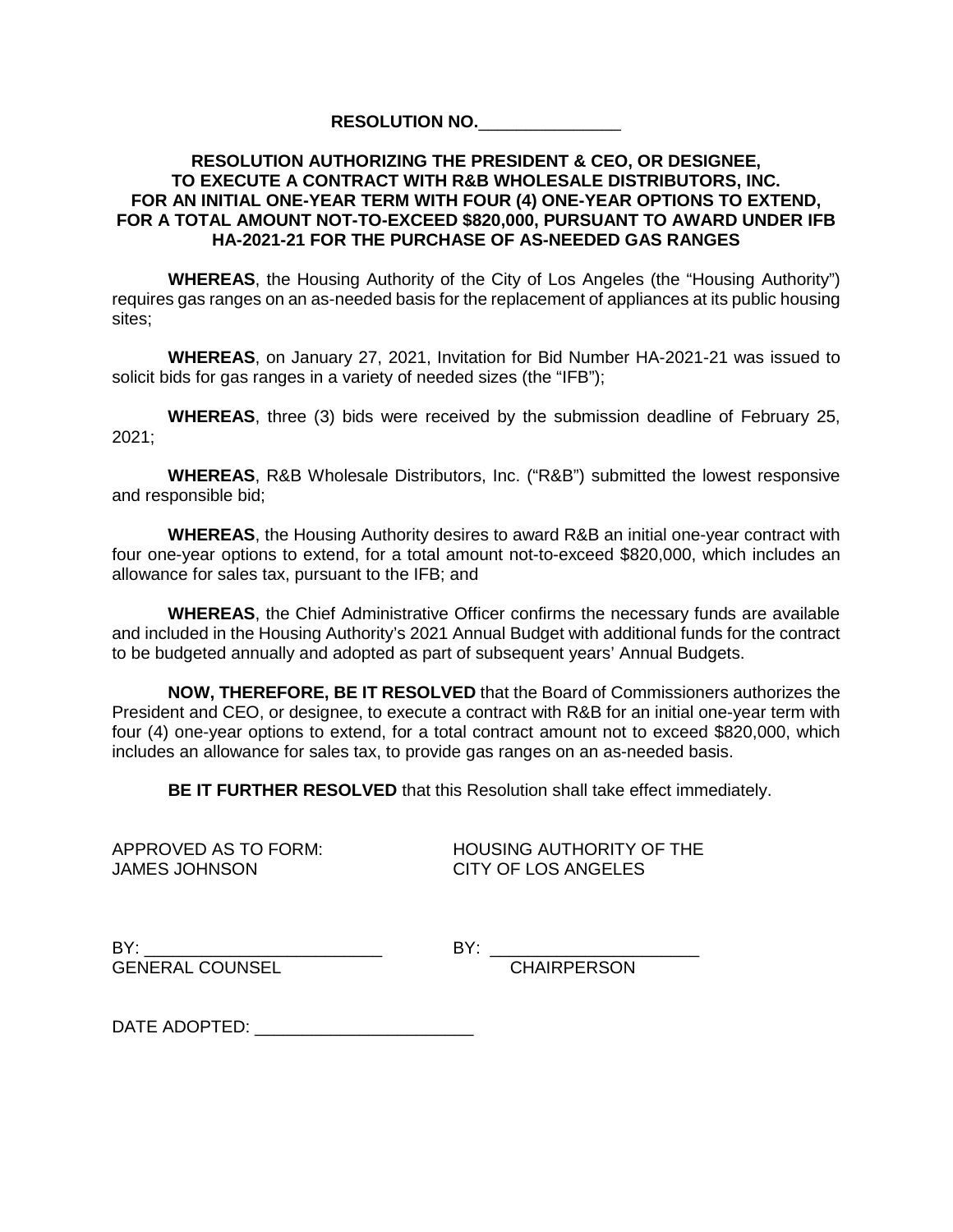## **Summary of Outreach Activities IFB No. HA-2021-21 Gas Ranges**

On January 27, 2021, HACLA released Invitation for Bid ("IFB") HA-2021-21 to invite bidders to submit firm fixed-price sealed bids for gas ranges.

## **A. Distribution of IFB**

The IFB was posted on the City of Los Angeles' Business Assistance Virtual Network ("LA –BAVN") website. In addition, an IFB notice was sent to 28 vendors from a list provided by Housing Services and 36 MBE/WBE organizations.

## **B. Pre-Bid Conference**

A pre-proposal conference was not provided due to the closure of our offices to the public stemming from the COVID-19 outbreak.

### **C. Bids Received**

HACLA received the following three (3) bids by the February 25, 2021, submission due date:

- 1. 1 Stop Electronic Center, Inc.
- 2. R&B Wholesale Distributors, Inc.
- 3. TMM Enterprises Group, Inc.

## **D. Bid Abstracts**

| R&B         | Per 20" ESI Range |        | Per 24" ESI Range |        | Per 30" ESI Range |        | <b>Extended Price for</b> |
|-------------|-------------------|--------|-------------------|--------|-------------------|--------|---------------------------|
|             |                   |        |                   |        |                   |        | <b>ESI Ranges[1]</b>      |
| Yr 1 Price: | \$                | 598.00 | \$                | 743.00 | \$                | 645.00 | \$<br>1,986.00            |
| Yr 2 Price: | \$                | 616.00 | \$                | 765.00 | \$                | 665.00 | \$<br>2,046.00            |
| Yr 3 Price: | \$                | 635.00 | \$                | 788.00 | \$                | 685.00 | \$<br>2,108.00            |
| Yr 4 Price: | \$                | 655.00 | \$                | 812.00 | \$                | 706.00 | \$<br>2,173.00            |
| Yr 5 Price: | \$                | 675.00 | \$                | 837.00 | \$                | 727.00 | \$<br>2,239.00            |
|             |                   |        |                   |        |                   |        | 10,552.00                 |

|             | Per 20" BPI Range |        | Per 24" BPI Range |        | Per 30" BPI Range |        |    | <b>Extended Price for</b> |
|-------------|-------------------|--------|-------------------|--------|-------------------|--------|----|---------------------------|
| R&B         |                   |        |                   |        |                   |        |    | <b>BPI Ranges</b>         |
| Yr 1 Price: | \$                | 614.00 | \$                | 773.00 | \$                | 674.00 | \$ | 2,061.00                  |
| Yr 2 Price: | \$                | 632.00 | \$                | 796.00 | \$                | 694.00 | \$ | 2,122.00                  |
| Yr 3 Price: | \$                | 651.00 | \$                | 820.00 | \$                | 715.00 | \$ | 2,186.00                  |
| Yr 4 Price: | \$                | 671.00 | \$                | 845.00 | \$                | 737.00 | \$ | 2,253.00                  |
| Yr 5 Price: | \$                | 691.00 | \$                | 870.00 | \$                | 759.00 | \$ | 2,320.00                  |
|             |                   |        |                   |        |                   |        | ́  | 10.010.00                 |

**\$ 10,942.00**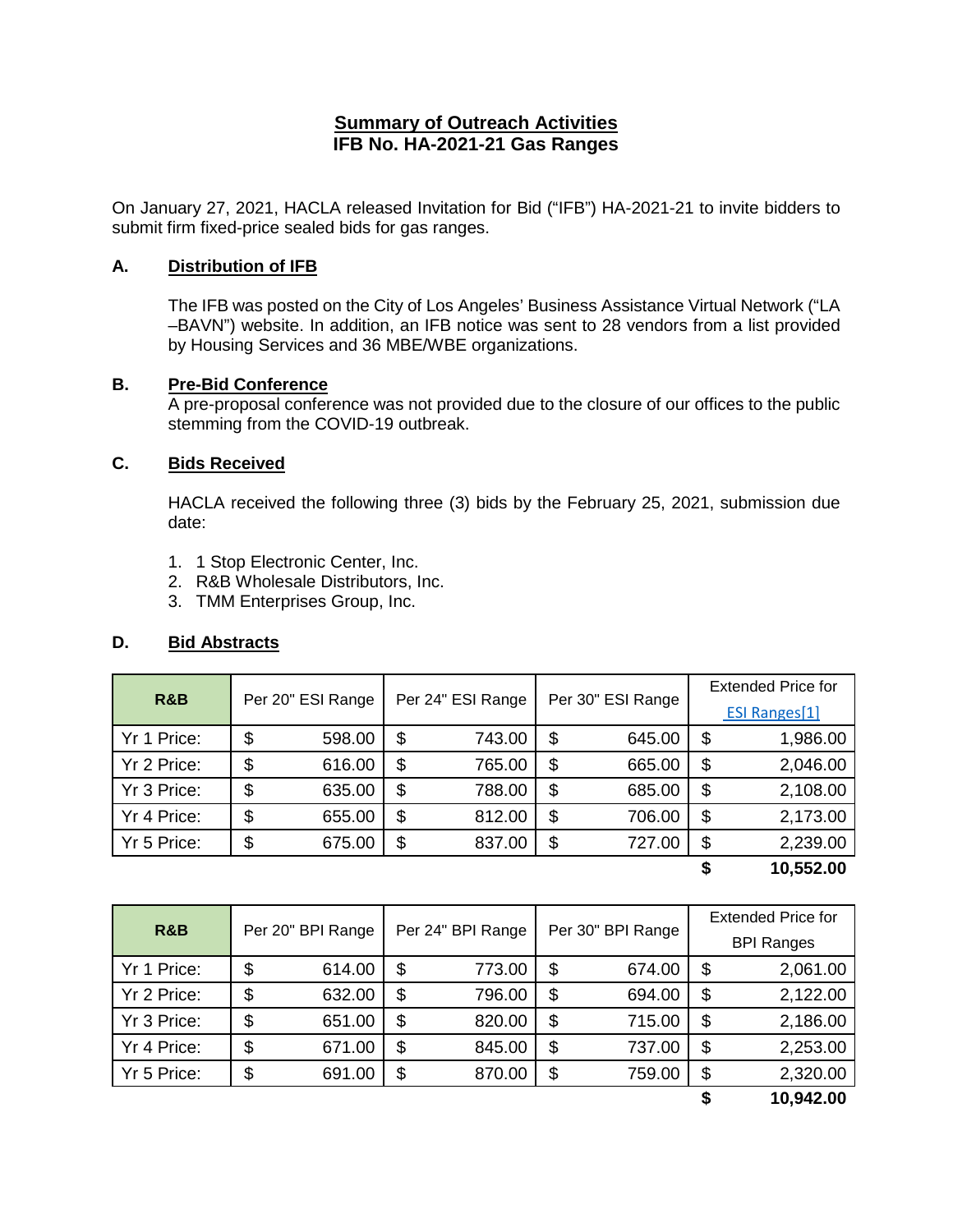| <b>TMM</b>  | Per 20" ESI Range |        | Per 24" ESI Range |          | Per 30" ESI Range |        | <b>Extended Price for</b> |               |
|-------------|-------------------|--------|-------------------|----------|-------------------|--------|---------------------------|---------------|
|             |                   |        |                   |          |                   |        |                           | ESI Ranges[1] |
| Yr 1 Price: | \$                | 619.53 | \$                | 780.03   | \$                | 715.83 | \$                        | 2,115.39      |
| Yr 2 Price: | \$                | 669.09 | \$                | 842.43   | \$                | 773.10 | \$                        | 2,284.62      |
| Yr 3 Price: | \$                | 722.62 | \$                | 909.83   | \$                | 893.94 | \$                        | 2,526.39      |
| Yr 4 Price: | \$                | 780.43 | \$                | 982.61   | \$                | 901.74 | \$                        | 2,664.78      |
| Yr 5 Price: | \$                | 842.86 | \$                | 1,061.22 | \$                | 973.88 | \$                        | 2,877.96      |
|             |                   |        |                   |          |                   |        |                           | 12,469.14     |

| <b>TMM</b>  | Per 20" BPI Range |        | Per 24" BPI Range |          | Per 30" BPI Range     |        | <b>Extended Price for</b> |           |
|-------------|-------------------|--------|-------------------|----------|-----------------------|--------|---------------------------|-----------|
|             |                   |        |                   |          |                       |        | <b>BPI Ranges</b>         |           |
| Yr 1 Price: | \$                | 640.93 | \$                | 801.43   | \$                    | 694.43 | \$                        | 2,136.79  |
| Yr 2 Price: | \$                | 692.20 | \$                | 865.54   | \$                    | 749.98 | \$                        | 2,307.72  |
| Yr 3 Price: | \$                | 747.58 | \$                | 934.79   | $\boldsymbol{\theta}$ | 809.98 | \$                        | 2,492.35  |
| Yr 4 Price: | \$                | 807.39 | \$                | 1,009.57 | \$                    | 874.78 | \$                        | 2,691.74  |
| Yr 5 Price: | \$                | 871.98 | \$                | 1,090.34 | \$                    | 944.76 | \$                        | 2,907.08  |
|             |                   |        |                   |          |                       |        |                           | 12,535.68 |

| <b>1 STOP</b>     | Per 20" ESI Range |        | Per 24" ESI Range |        | Per 30" ESI Range |        | <b>Extended Price for</b> |                      |
|-------------------|-------------------|--------|-------------------|--------|-------------------|--------|---------------------------|----------------------|
| <b>ELECTRONIC</b> |                   |        |                   |        |                   |        |                           | <b>ESI Ranges[1]</b> |
| Yr 1 Price:       | \$                | 781.00 | \$                | 810.00 | \$                | 724.00 | \$                        | 2,315.00             |
| Yr 2 Price:       | \$                | 821.00 | \$                | 851.00 | \$                | 761.00 | \$                        | 2,433.00             |
| Yr 3 Price:       | \$                | 862.00 | \$                | 894.00 | \$                | 800.00 | \$                        | 2,556.00             |
| Yr 4 Price:       | \$                | 906.00 | \$                | 939.00 | \$                | 840.00 | \$                        | 2,685.00             |
| Yr 5 Price:       | \$                | 952.00 | \$                | 986.00 | \$                | 882.00 | \$                        | 2,820.00             |
|                   |                   |        |                   |        |                   |        | \$                        | 12,809.00            |

| 1 STOP            | Per 20" BPI Range |        | Per 24" BPI Range |          | Per 30" BPI Range     |        | <b>Extended Price for</b> |           |
|-------------------|-------------------|--------|-------------------|----------|-----------------------|--------|---------------------------|-----------|
| <b>ELECTRONIC</b> |                   |        |                   |          |                       |        | <b>BPI Ranges</b>         |           |
| Yr 1 Price:       | \$                | 704.00 | \$                | 834.00   | \$                    | 746.00 | \$                        | 2,284.00  |
| Yr 2 Price:       | \$                | 740.00 | \$                | 876.00   | \$                    | 784.00 | \$                        | 2,400.00  |
| Yr 3 Price:       | \$                | 777.00 | \$                | 920.00   | \$                    | 824.00 | \$                        | 2,521.00  |
| Yr 4 Price:       | \$                | 816.00 | \$                | 966.00   | \$                    | 866.00 | \$                        | 2,648.00  |
| Yr 5 Price:       | \$                | 857.00 | \$                | 1,015.00 | $\boldsymbol{\theta}$ | 910.00 | \$                        | 2,782.00  |
|                   |                   |        |                   |          |                       |        | \$                        | 12,635.00 |

\*ESI is an Electronic Start Ignition range and BPI is a Battery Powered Ignition range.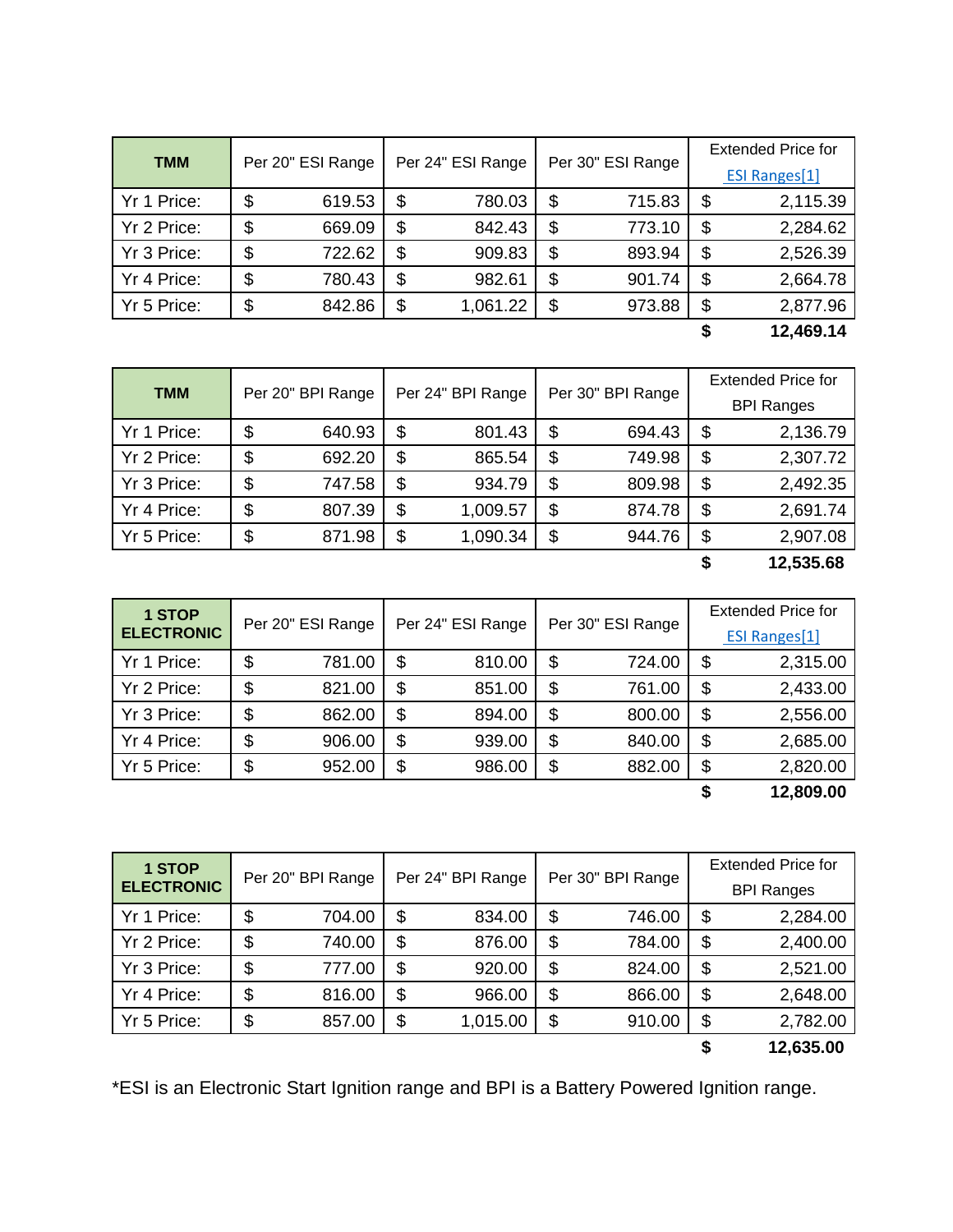## **E. Minority/Women Participation**

The Housing Authority conducts ongoing outreach to include minorities and womenowned businesses in the contract award process. This outreach includes providing information regarding our solicitations to the U.S. Small Business Administration (SBA) and mailing information to organizations that represent minorities and women.

The recommended contract award is in accordance with HACLA's Procurement Policy and Federal regulations and without regard to race, creed, color, gender or national origin.

| Company                          |        | <b>Employees</b>                                      |
|----------------------------------|--------|-------------------------------------------------------|
| R&B Wholesale Distributors, Inc. | Total: | 164<br>130 minorities = $77\%$<br>women $= 25%$<br>43 |